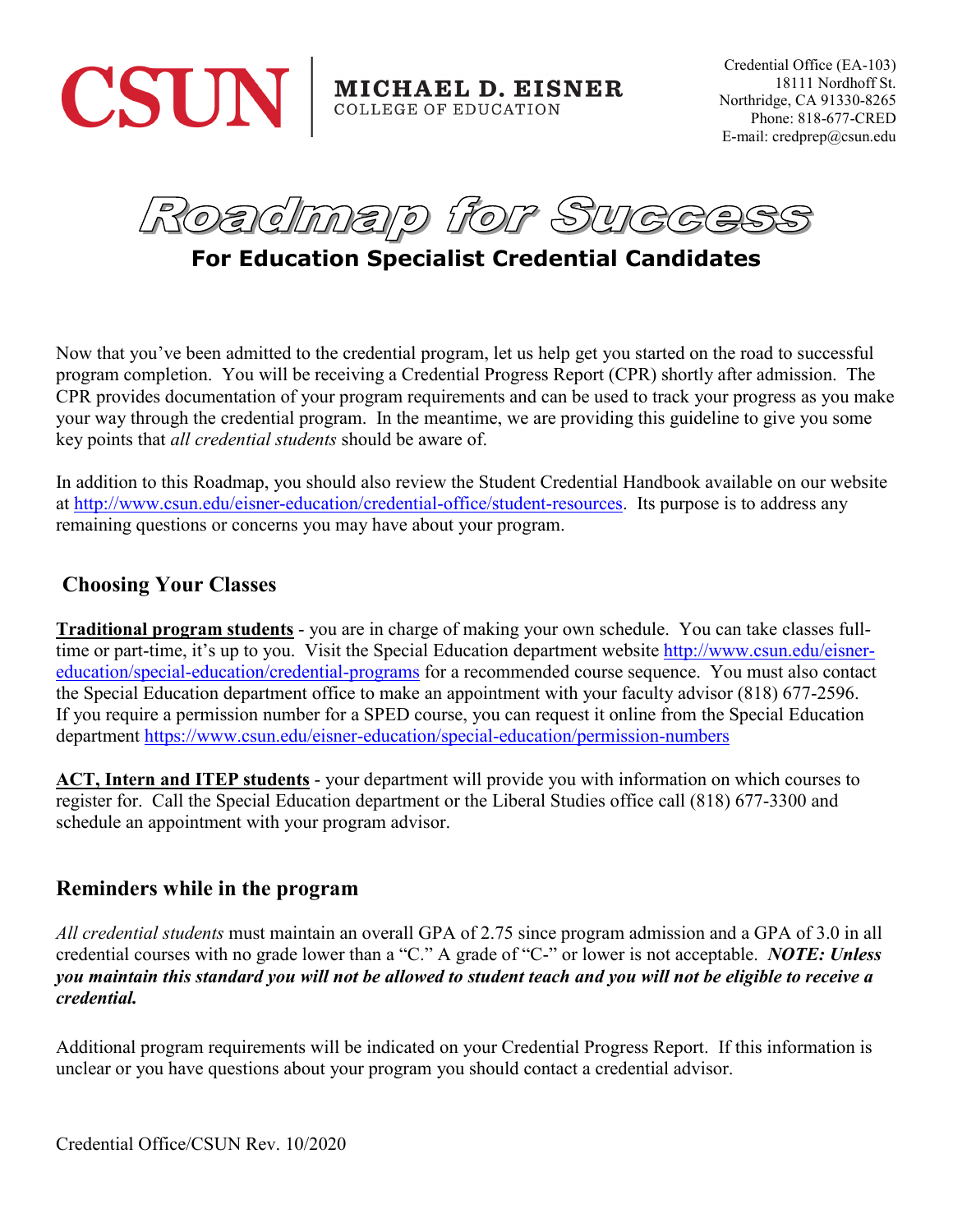If you decide to change your program pathway (i.e. ACT to Traditional, Traditional to Intern) you should meet with a credential advisor to discuss the requirements and procedures.

## **Student Teaching**

**Traditional program students** - your department is in charge of arranging your student teaching assignment. However, before this can happen, you will need to submit an online Student Teaching Application. The Student Teaching Application is available online [http://www.csun.edu/eisner-education/credential-office/student](http://www.csun.edu/eisner-education/credential-office/student-teaching-applications)[teaching-applications](http://www.csun.edu/eisner-education/credential-office/student-teaching-applications)

You should do this early in the semester prior to student teaching. Once it has been determined that you are eligible for student teaching, notification is sent to your department and they will contact you regarding your assignment. Questions regarding school site, days/times or special circumstances must all be directed to your student teaching coordinator.

**ACT, Intern and ITEP students** - contact your program coordinator for instructions on registering for student teaching.

# **Program Completion**

In order for the Credential Office to recommend you to the California on Teaching Credentialing (CTC) for your preliminary teaching credential, you will need to submit an online Credential Request. The Credential Request form initiates the application for your credential document. The Credential Request should be submitted at the beginning of your final semester in the program, as soon as CSUN coursework in progress is all you have left to complete. (Any additional requirements such as RICA, CPR U.S. Constitution and approved coursework taken at an institution other than CSUN must already have been completed prior to submission of the Credential Request). Below is the process:

- *1.* Submit the *Credential Request Form online* [http://www.csun.edu/eisner-education/credential](http://www.csun.edu/eisner-education/credential-office/program-completion-process)[office/program-completion-process.](http://www.csun.edu/eisner-education/credential-office/program-completion-process)
- 2. A Credential Advisor will verify your eligibility and once all outstanding requirements have been completed they will submit your credential recommendation to the Commission on Teacher Credentialing (CTC).
- 3. You will be contacted via e-mail by the CTC. They will prompt you to complete their on-line application and pay a processing fee.
- 4. Once the credential has been issued you will receive a final notification from the CTC.

# **Additional Information**

**Teacher Induction:** Upon successful completion of your initial credential program you will receive a Preliminary Teaching Credential. This is a 5 year document and in order to maintain your teaching authorization you must complete a Teacher Induction program. The Teacher Induction program is a two year, individualized, job-embedded system of mentoring, support, and professional development beginning in the candidates' first year of teaching. A Teacher Induction Program can be completed through the employer, county office, college or university.CSUN offers a Teacher Induction program.